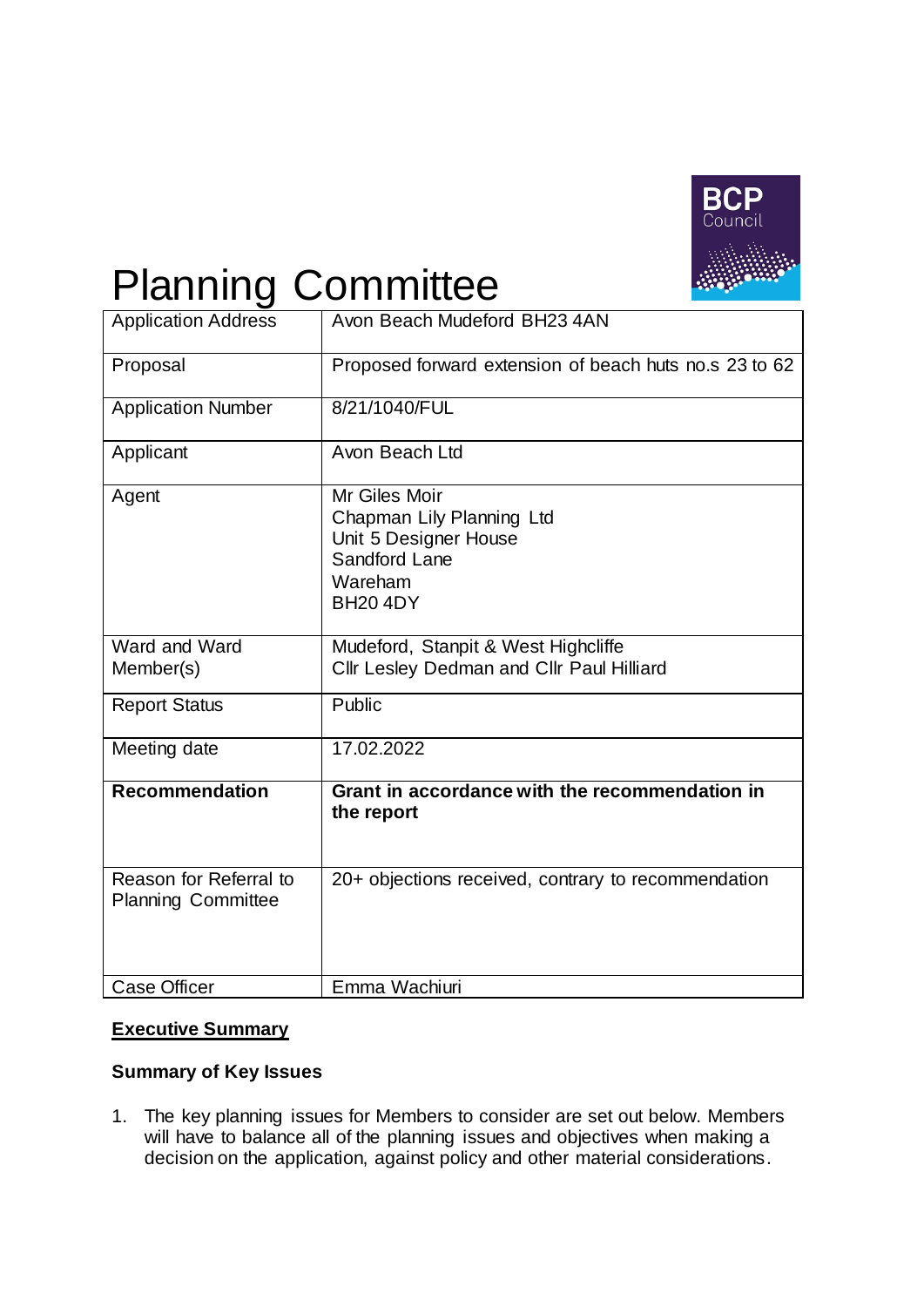## **Representations received**

2. 96 representations have been received. A summary of the 91 objections, 4 support letters and 1 comment have been provided within the consultation section of the report.

#### **Principle of development**

3. The application proposes extensions to a number of existing beach huts. The site is in a busy seafront position close to a number of existing beachfront facilities where there are a number of existing beach huts. The extension of these existing huts is acceptable in principle.

# **Design, Layout and form**

4. This part of the beach is characterised by a large number of existing beach huts. The forward extension of the existing huts and the construction of small decked area to the front has an acceptable impact on the character and appearance of the area. The character of the Mudeford Quay Conservation Area will be preserved.

### **Highway Safety**

5. The promenade in front of the huts within the application site is not a public right of way and is not part of the public highway. The extended beach huts have an acceptable impact on highway safety.

#### **Flood Risk**

6. The site lies within Flood Zone 2. However, the proposals are defined as watercompatible development and are therefore acceptable under Policy ME6.

#### **Description of Proposal**

- 1. This application seeks permission for forward extension of the existing beach huts no's 23 - 62. The proposed depth is of 4.2m including a small decked area measuring 1.3sqm at the front. The beach huts extension would reduce the width of the promenade by between 1.2m and 1.3m leaving a width of 5m – 5.4m.
- 2. The application follows the refusal of App. No. 8/21/0346/FUL against the recommendation to approve. This application was for a larger site to include the proposed works to enlarge beach huts 23 – 62 as well as regularising the existing extensions to huts 63 – 99.
- 3. The previous application was refused for the following reasons;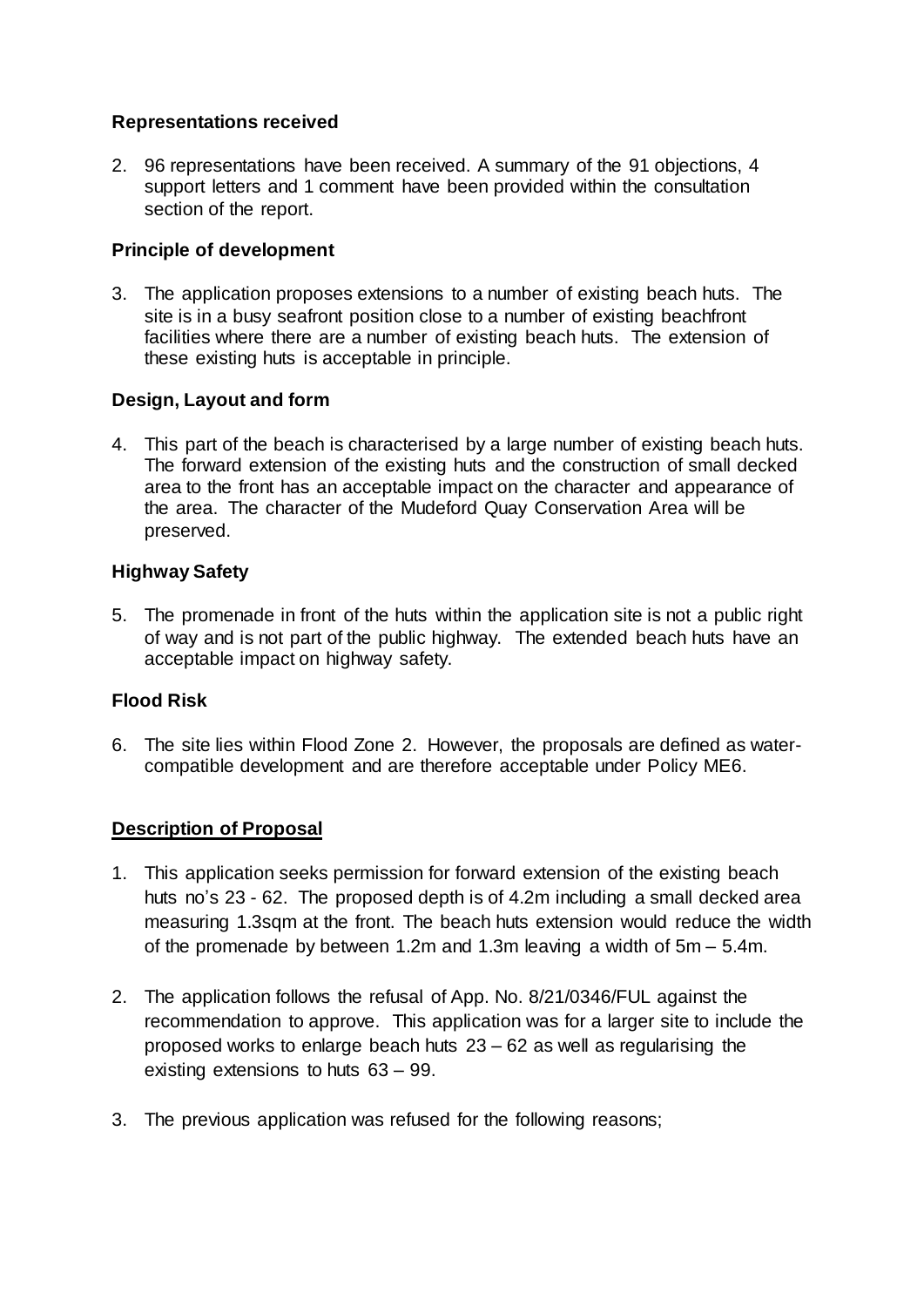The beach huts, by reason of their extended size and further intrusion onto the promenade are considered to result in overdevelopment that would harm the visual amenities of this seafront locality. The width of the promenade would be reduced preventing access for all users of this space and seating, tables and other beach paraphernalia placed beyond the beach huts would create obstructions for walking, cycling, pushchairs, wheelchairs and scooters. As such, the proposal is considered to be contrary to Policies KS11 and HE2 of the Christchurch and East Dorset Local Plan - Core Strategy (2014).

4. Whilst this current application is proposing the forward extension of huts 23 – 62, there is a concurrent application also on this agenda to regularise the existing extended beach huts 63 – 99 (8/21/1068/FUL).

# **Site and Surroundings**

- 5. The application site forms part of the promenade along Avon Beach. Beach huts are a common feature of this locality and many parts of the BCP coastline. The promenade which sits lower than the above embankment and highway is within the Mudeford Quay Conservation Area and has a backdrop of mature trees which are protected by virtue of their location within the Conservation Area.
- 6. To the west, the Noisy Lobster café is located along with outdoor seating, public toilets and Avon beach shop. There is a car park beyond this to the west and an additional car park to the north off Avon Run Road.
- 7. The promenade is publicly accessible; however, it is not a formal definitive right of way. A public footpath runs along the top of the coastal slope behind the beach and promenade along this stretch of Avon beach. It is not defined as public open space in the Local Plan either.
- 8. BCP Council are the landowners of the promenade; however, the applicant Avon Beach Ltd are the leaseholders of this area and the lease enables them to carry out development.

# 9. **Relevant Planning History:**

| 8/21/0346/FUL | Avon Beach Huts<br><b>Mudeford</b><br>Christchurch<br><b>BH23 4AN</b> | Part retrospective<br>application for (i) the<br>retention of beach<br>huts no.s 63 to 99,<br>and (ii) proposed<br>forward extension of<br>beach huts 23 to 62 | Refused<br>contrary to<br>officer<br>recommen<br>d-ation to<br>approve | 06/10/2 |
|---------------|-----------------------------------------------------------------------|----------------------------------------------------------------------------------------------------------------------------------------------------------------|------------------------------------------------------------------------|---------|
| 8/17/1748/FUL | Avon Beach,                                                           | To raise the middle                                                                                                                                            | Granted                                                                | 19/10/1 |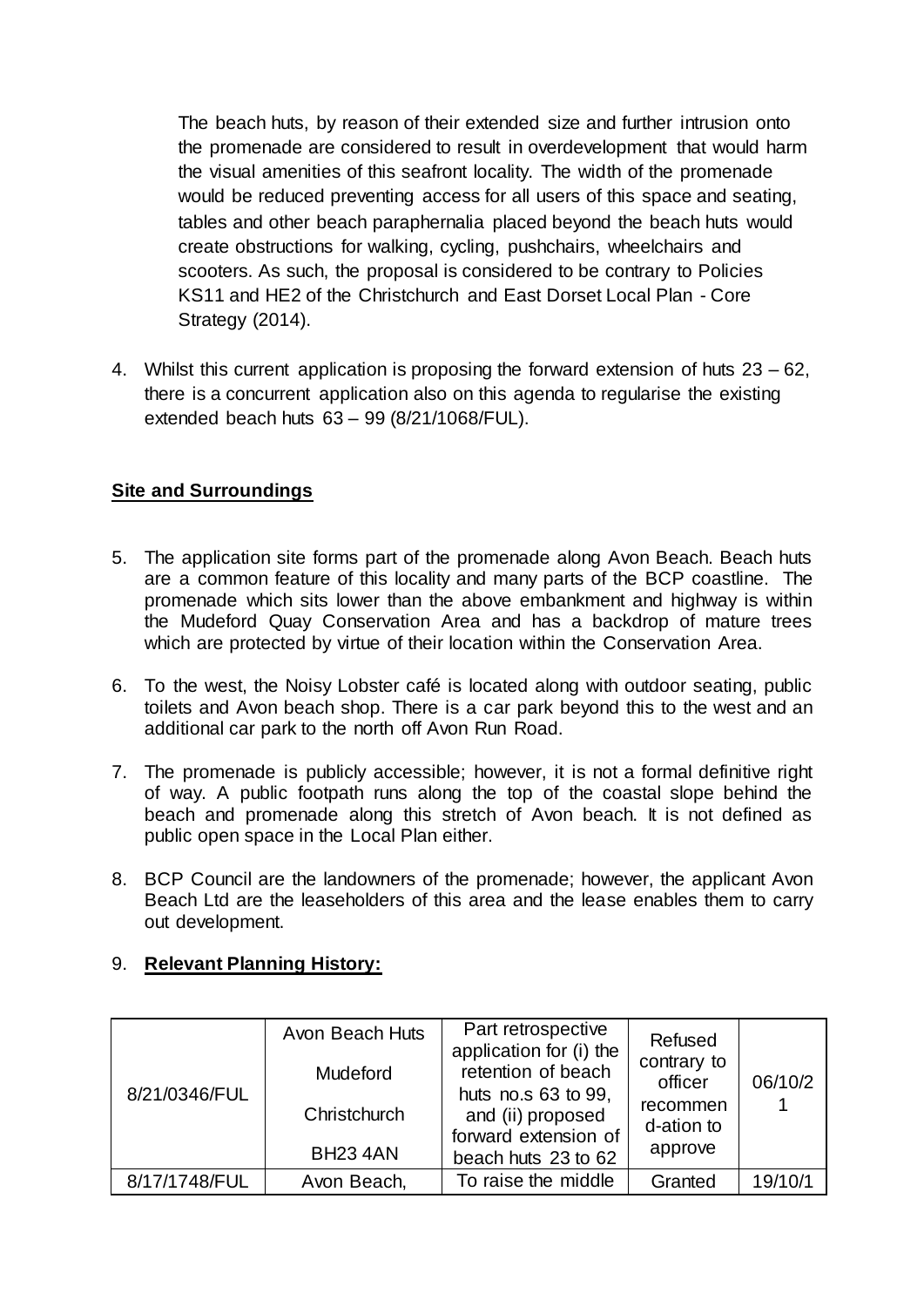|               | Mudeford,                         | section of Avon                        |             | $\overline{7}$ |
|---------------|-----------------------------------|----------------------------------------|-------------|----------------|
|               | Christchurch,<br>Dorset, BH23 4AN | <b>Beach Promenade</b>                 |             |                |
|               |                                   | by 900mm over                          |             |                |
|               |                                   | approximately 250m                     |             |                |
|               |                                   | to improve flood and                   |             |                |
|               |                                   | coastal erosion risk                   |             |                |
|               |                                   | protection by joining                  |             |                |
|               |                                   | the new retaining                      |             |                |
|               |                                   | structure into                         |             |                |
|               |                                   | existing raised                        |             |                |
|               |                                   | defence's at either                    |             |                |
|               |                                   | end of the                             |             |                |
|               |                                   | promenade. No                          |             |                |
|               |                                   | change to its                          |             |                |
|               |                                   | present mixed                          |             |                |
|               |                                   | public usage.                          |             |                |
|               |                                   |                                        |             |                |
|               |                                   | New surfacing and<br>two bench seating |             |                |
|               |                                   | areas.                                 |             |                |
|               | Avon Beach                        | Retrospective                          |             |                |
| 8/21/1068/FUL |                                   | application for the                    | Concurrent  |                |
|               | Mudeford                          | retention of beach                     | application |                |
|               | <b>BH23 4AN</b>                   | huts no.s 63 to 99                     |             |                |
|               |                                   |                                        |             |                |

10. **Constraints:**

Conservation Area - 0.00m Flood Zone 2 current - 0.00m SSSI Impact Risk Zone - 0.00m Heathland 5km Consultation Area - 0.00m Rights of Way - 0.36m Airport Safeguarding - 0.00m Airport Safeguarding - 0.00m Coastal Area (Policy) - 0.00m Wessex Water Sewer Flooding - 0.00m Coastal Area (Open Spaces) - 29.49m Dorset Minerals Consultation Area - 25.44m Contaminated Land - Refuse Disposal - 174.54m

11. Conservation Area: With respect to any buildings or other land in a Conservation Area, special attention shall be paid to the desirability of preserving or enhancing the character or appearance of that area – section 72 - Planning (Listed Buildings and Conservation Areas) Act 1990.

# **Public Sector Equalities Duty**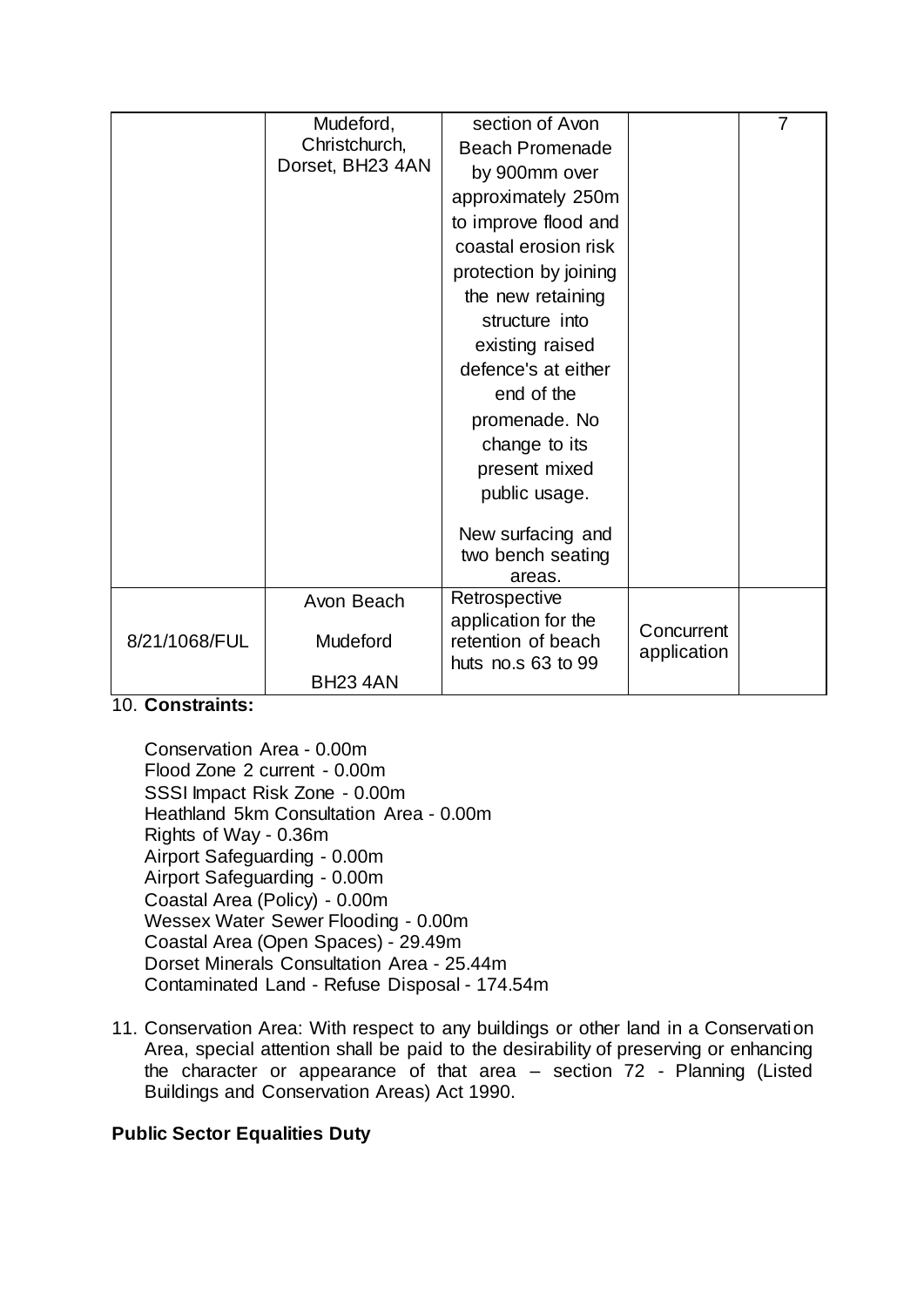- 12. In accordance with section 149 Equality Act 2010, in considering this proposal due regard has been had to the need to —
	- eliminate discrimination, harassment, victimisation and any other conduct that is prohibited by or under this Act;
	- advance equality of opportunity between persons who share a relevant protected characteristic and persons who do not share it;
	- foster good relations between persons who share a relevant protected characteristic and persons who do not share it.

#### **Other relevant duties**

- 13. In accordance with section 40 Natural Environment and Rural Communities Act 2006, in considering this application, regard has been had, so far as is consistent with the proper exercise of this function, to the purpose of conserving biodiversity.
- 14. For the purposes of this application, in accordance with section 17 Crime and Disorder Act 1998, due regard has been had to, including the need to do all that can reasonably be done to prevent, (a) crime and disorder in its area (including anti-social and other behaviour adversely affecting the local environment); (b) the misuse of drugs, alcohol and other substances in its area; and (c) reoffending in its area.

#### **Statutory Consultee Comments:**

#### **BCP Trees & Landscaping**

- 15. "As commented in the previous Planning application ref: 21/0346/FUL, in principle the proposed extension to beach huts 23 to 62 can be undertaken. The proposal will not bring the structures closer to the prominent belt of trees running behind these huts. However, the Officer is concern about the possible mixing and/or storing of building materials within the root protection area of these trees. Therefore, the applicant/agent needs to confirm the area proposed for these activities before any works begin on site.
- 16. These trees, consisting mainly of Holm Oaks and Pines, are situated within Mudeford Quay Conservation Area and are growing on BCP Council Land. Therefore, any works to these trees requires consent from the Council. Recommendations: A Plan showing an area for the storing and/or mixing of building materials."

#### **BCP Lead Flood Authority**

17. " There is nothing to comment on from an FCERM perspective. They propose to keep to prom width sufficiently clear for vehicle access and that would be sufficient for any maintenance works we may want to do in future (would likely go along the beach in any case). The SMP policy here is to continue to defence (hold the line), and we undertake monitoring of beach levels to guide maintenance works such as beach recycling and groyne repairs."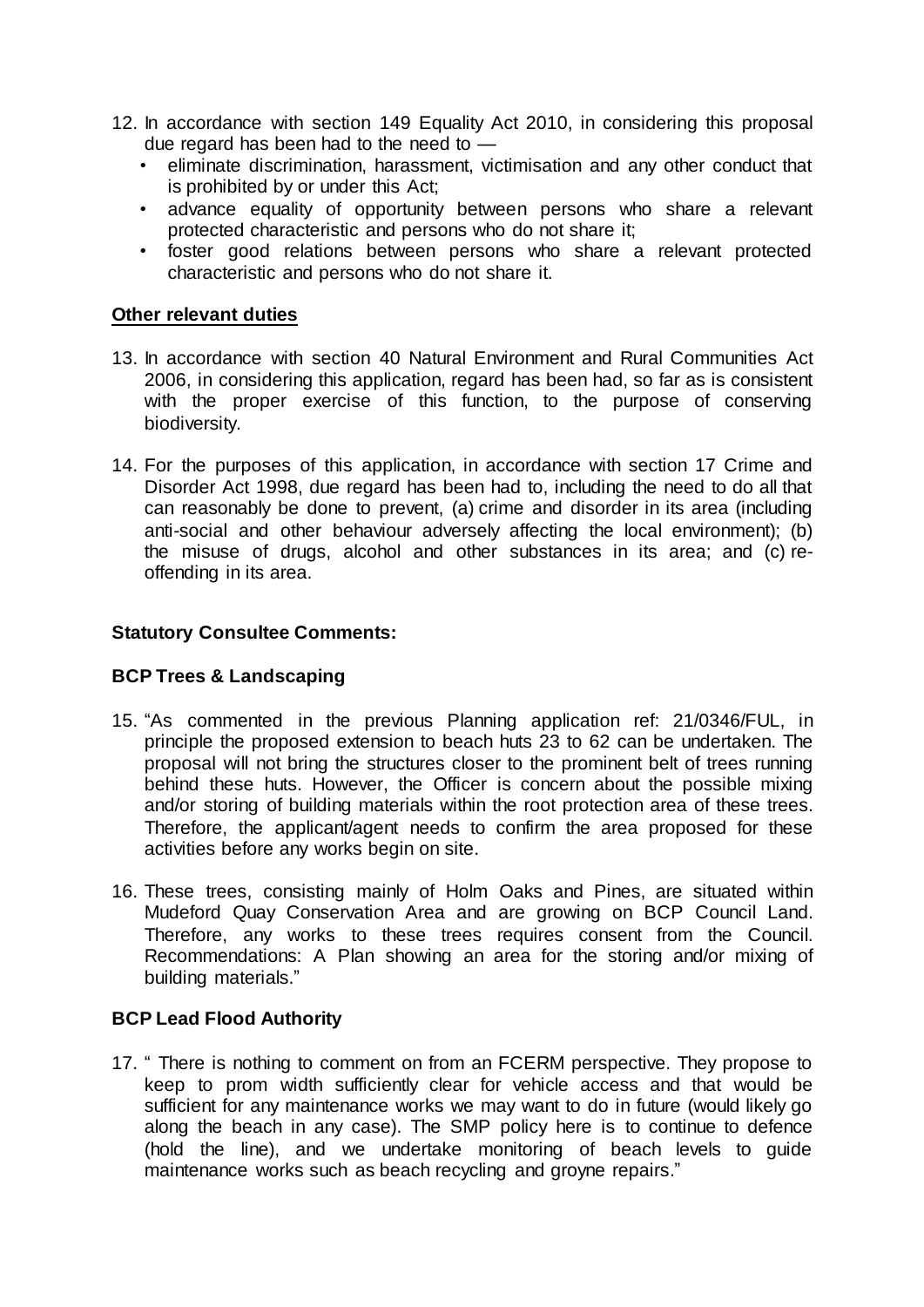## **BCP Parks & Countryside**

18. None received

#### **BCP Conservation/Heritage**

19. None received

#### **Christchurch Town Council**

20. Objection on the following grounds:

" 1) due to the restriction of the effective width of the footway when taking into account beach-hut paraphernalia and the limitation upon emergency vehicle access and progress along the promenade which detracts upon the amenity of footpath users both contrary to policies HE2 and KS11 of the Christchurch and East Dorset Local Plan: Core Strategy.

2) The proposal produces less than substantial harm to the Conservation Area but does not secure wider public benefits due to the reduction in the effective use of the promenade contrary to paragraph 202 of the NPPF and HE1 of the Christchurch and East Dorset Local Plan: Core Strategy."

#### **BCP Rights of Way**

21. None received

#### **BCP Highways**

- 22. " A previous part retrospective application for (i) the retention of beach huts No.s 63 to 99, and (ii) proposed forward extension of beach huts 23 to 62 at Avon Beach was refused at Planning Committee. The formal Decision Notice, dated 6th October 2021, stated that the reduction in width of the promenade was unacceptable and contrary to Policy KS11 – Transport and Development of the Christchurch and East Dorset Local Plan – Core Strategy (2014).
- 23. The Highway Authority is now aware of the emerging BCP Seafront Strategy which seeks to deliver sustainable investment in facilities, access and infrastructure and to establish a seafront environment promoting community use, wellbeing and inclusivity. This coupled with due regard to the committee decision above and upon further review of the operation and functioning of this section of promenade, the Highway Authority's comments are detailed below.
- 24. The section of promenade subject to this planning application is not formally recorded as a public right of way however, it is a designated European Long-Distance Path (E9) and as such, promoted for public use. Consequently, this forms part of the walking and cycling network within the BCP area.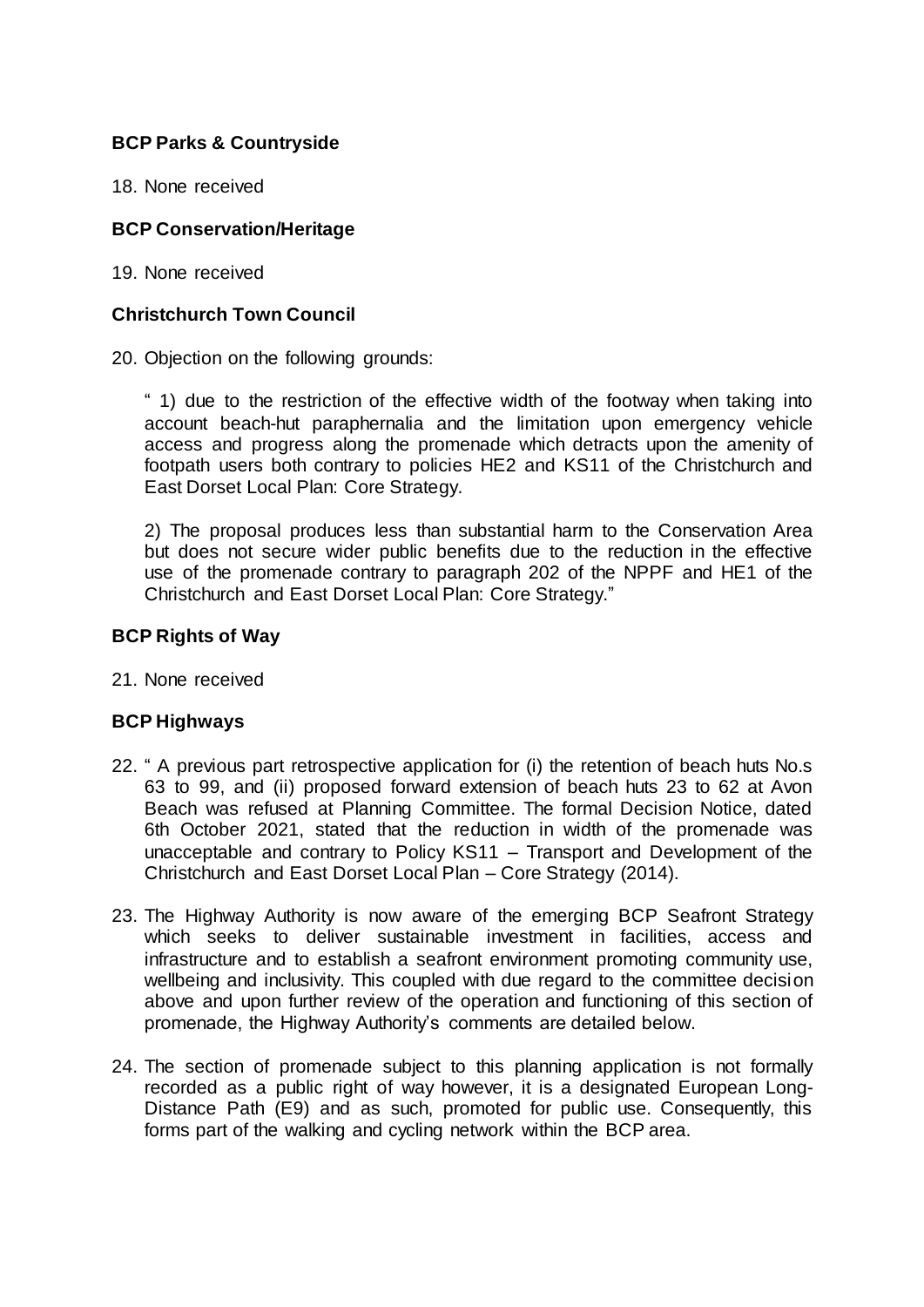- 25. Given that this section of promenade accommodates both pedestrians and cyclists, it constitutes a shared use path. Table 6-3 of the LTN 1/20 Cycle Design Guidance (2020, DfT) recommends minimum widths of 3m or 4.5m for shared use routes carrying up to 300 pedestrians per hour depending on whether the number of cyclists is less or greater than 300 per hour. Where a vertical feature greater than 600mm high exists, an additional 0.5m is required.
- 26. It is unclear if this level of cycle activity occurs on a frequent basis however, it is important to note that pedestrian movements are likely to exceed these levels across summer months. Consequently, a basic minimum width of 4.5m is appropriate for a standard shared use route for this level of activity. Whilst no vertical features abut the path, the presence of beach hut steps and the edge of the promenade will prevent users from utilising the full width of the promenade thus an additional 0.5m overhang would be expected (ideally on either side) therefore, a minimum effective width of 5m-5.5m is required.
- 27. This existing section of promenade measures between 6.3m and 6.8m however, the frequent occurrence of beach hut visitors siting table and chairs in front of their respective huts reduces the available width for public use significantly. A reduction of approximately 2m would be considered likely thereby resulting in an available width of  $4.3m - 4.8m$ , well below the minimum width requirements detailed above.
- 28. This proposal would reduce the total width to between 5m and 5.6m which could potentially result in an effective width of 3m-3.6m which is significantly substandard for the volume of pedestrian and cycle traffic at this location. In light of the above, the existing section of promenade is already somewhat constrained and any further encroachment upon the width available for public use would be considered to compromise the existing walking and cycling network and is therefore unacceptable.
- 29. The Highway Authority recommends that the application be refused for the following reason. The proposed development, by reason of its extended size and further intrusion onto the promenade is considered to give rise to conditions prejudicial to local amenity. The promenade would be reduced to a substandard width to facilitate convenient, simultaneous, access for all thereby failing to help achieve the council's strategic objective of facilitating and increasing levels of walking and cycling and compromising the existing route network. The development is contrary to the aims of Paragraphs 110 and 112 of the National Planning Policy Framework (2021) which seek new development to provide safe and suitable access for all, to give priority first to pedestrian and cycle movements and to ensure appropriate opportunities to promote sustainable transport modes have been taken up, given the type of development and its location."

#### **BCP Destination & Culture**

30. None received.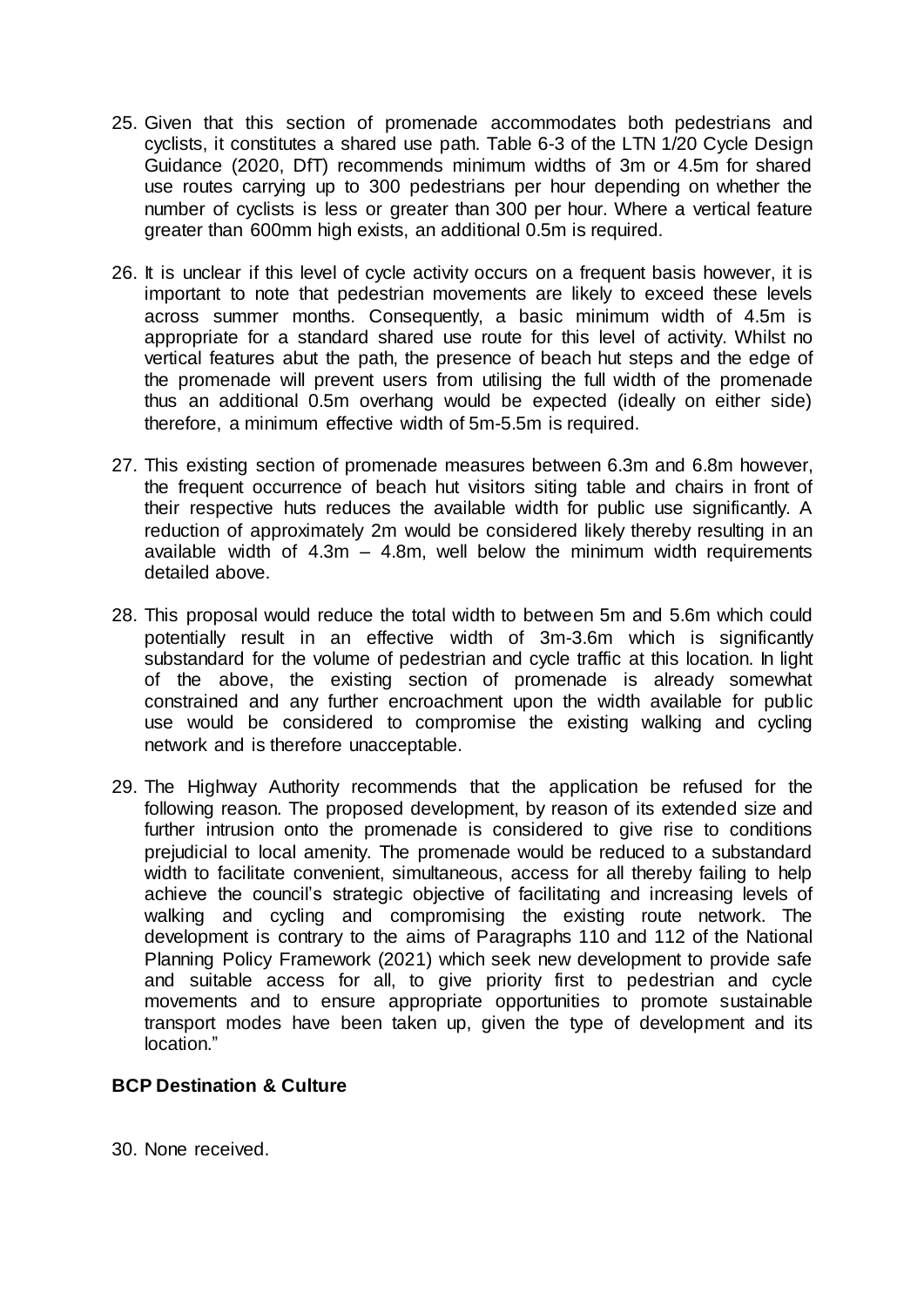# **Neighbour Comments:**

- 31. 91 representations have been received objecting to the scheme on the following grounds:
	- Overdevelopment and obstructive intrusion onto the promenade
	- Layout and density will be overbearing
	- Detract from the character of Mudeford conservation area
	- Encroachment onto public right of way and public open space
	- Obstructions for other users of the promenade
	- Small width of the promenade to be retained restricting other users
	- Overdevelopment and obstructive intrusion onto the promenade
	- Encroachment onto public right of way and public open space
	- Encroachment onto Council owned land (*Officer note: Notice was served on the Council as the land owner and certificate B signed on the application form)*
	- Inadequate width for emergency vehicles and safe access for all users contrary to Policies KS11 and HE2 of the Christchurch Local Plan
	- Encroachment of public land
	- Extension to beach huts is in breach of planning application 8/17/1748 and no enforcement action taken.
	- Out of keeping with the character of this seafront
	- Will set a precedent
	- No evident change to the previously refused application
	- Parking and traffic increase
	- Congestion
	- Litter and noise problems
	- Retrospective application (*Officer note: Planning regulations allow for planning permission to be sought retrospectively after unauthorised works or a use have been carried out, and the Local Planning Authority is required to consider the proposals on their merits.*)
	- The council's position for refusing the previous application must still stand as there has been no change to the extended huts.
	- The old long Beach Huts are not on the Promenade, they are on the enclosed sandy area. This comparison is misleading and invalid.
	- Promenade was widened with public funds for public use not private gain
	- Other promenades like Friars Cliff may be narrower due to geographical features and thus not comparable with this proposal
	- Inconsistent plans regarding the size of the huts
	- Fire risk
- 32. 4 support representations have been received on the following grounds: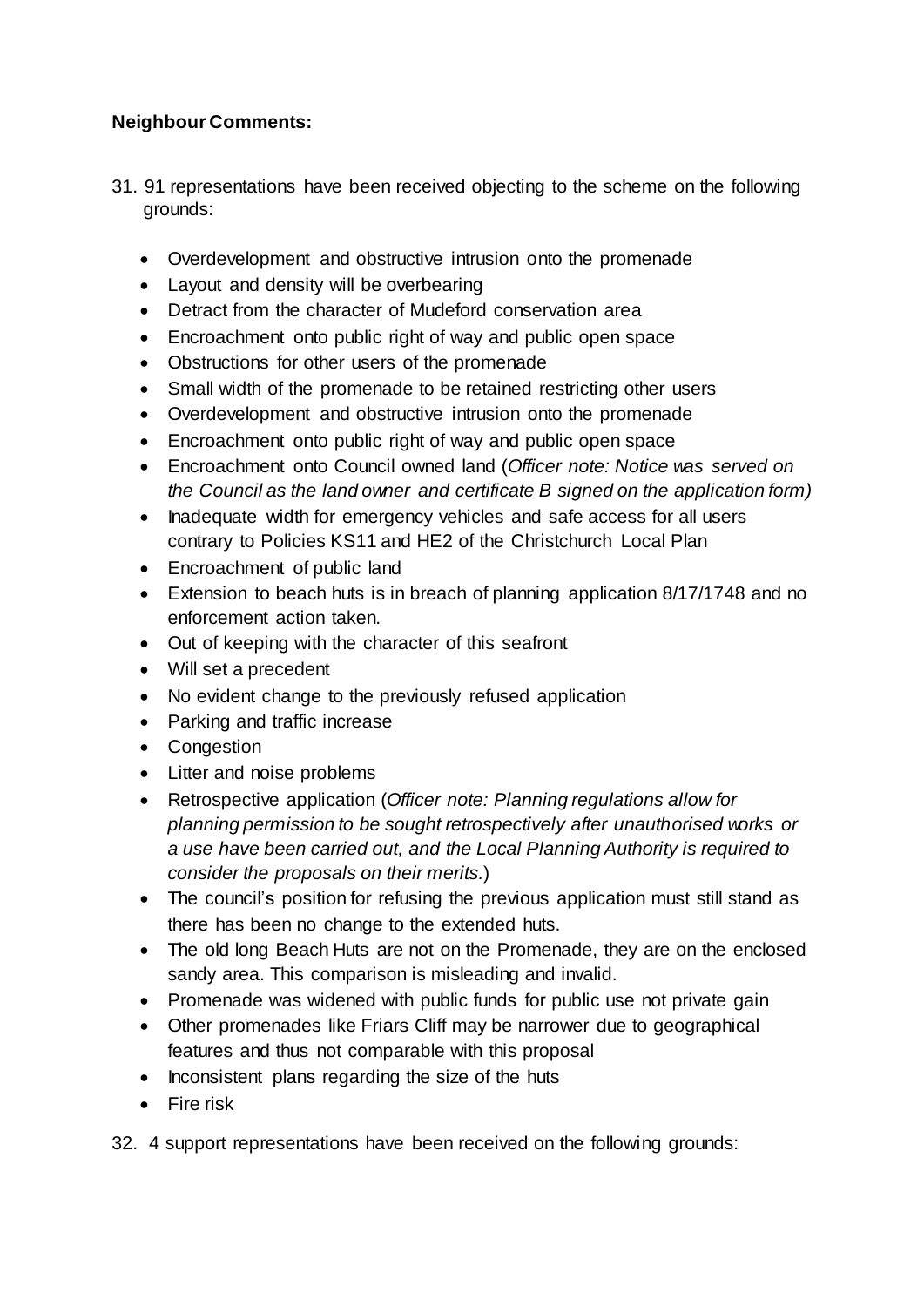- Helps the local economy
- Wide enough for all users
- 33. Non-planning matters
	- Leasehold and licence restriction
	- Unfair rental competition
	- Terms of lease not enforced

#### **Key Issue(s)**

34. The key issue(s) involved with this proposal are:

- Principle of the development
- Access and use of promenade
- Impact on character and the Conservation Area
- Flood risk
- 35. These issues will be considered along with other matters relevant to this proposal below.

#### **Policy context:**

- 36. Section 38(6) of the Planning and Compulsory Purchase Act 2004 states that planning applications must be determined in accordance with the development plan for an area, except where material considerations indicate otherwise. The development plan in this case comprises the Christchurch and East Dorset Local Plan and saved policies of the Christchurch Local Plan 2001.
- 37. The following policies are of particular relevance in this case:

#### 38. **Christchurch and East Dorset Core Strategy 2014**

- KS1: Presumption in favour of sustainable development
- KS2: Settlement Hierarchy
- KS11: Transport and Development
- HE1: Valuing and conserving our historic environment
- HE2: Design of New Development
- HE3: Landscape Quality
- ME6: Flood management, mitigation and defence

#### **Christchurch Borough Council Local Plan (2001) saved policies**

- BE4: New development in Conservation areas
- ENV9: Development in the Coastal Zone

#### 39. **Supplementary Planning Documents and guidance:**

Mudeford Quay Conservation Area Appraisal & Management Plan (2008)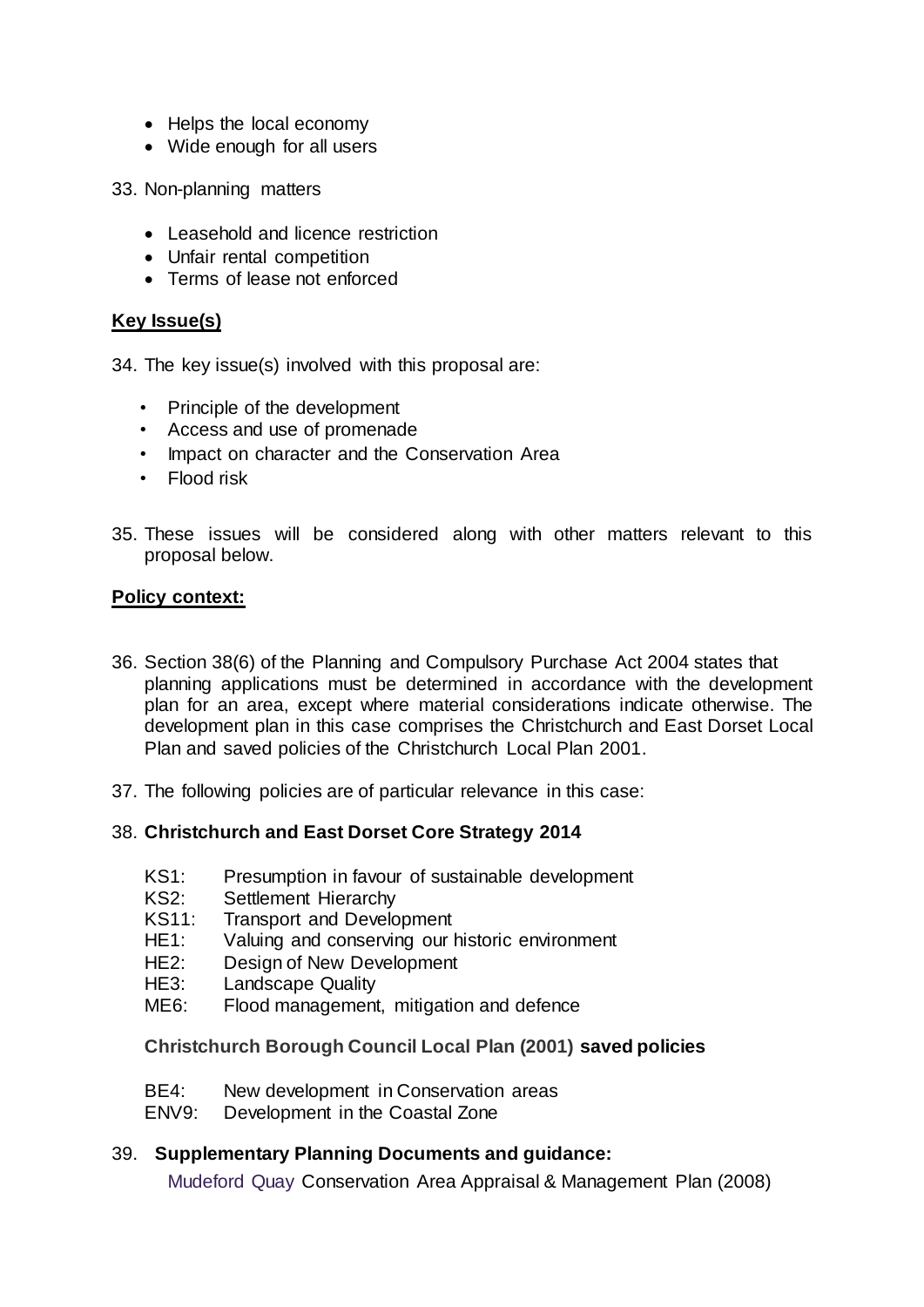Christchurch Borough-wide Character Assessment (2003)

#### 40. **The National Planning Policy Framework (2021)**

Section 2 – Achieving sustainable development

Paragraph 11 – "Plans and decisions should apply a presumption in favour of sustainable development…

For decision-taking this means:

(c) approving development proposals that accord with an up-to-date development plan without delay; or

(d) where there are no relevant development plan policies, or the policies which are most important for determining the application are out-of-date, granting permission unless:

(i) the application of policies in this Framework that protect areas or assets of particular importance provides a clear reason for refusing the development proposed; or

(ii) any adverse impacts of doing so would significantly and demonstrably outweigh the benefits, when assessed against the policies of this Framework taken as a whole."

41. The following chapters of the NPPF are also relevant to this proposal:

- Section 12 Achieving well-designed places
- Section 15 Conserving and enhancing the natural environment
- Section 16 Conserving and enhancing the historical environment

#### **Planning Assessment**

#### **Principle of development**

- 42. The use of the promenade for the siting of beach huts has already been established. However, the forward extension of huts 63-99 took place over the last couple of years and this application seeks to regularise this situation. As stated by BCP Culture & Destination in the previous application ref no. 8/21/0346/FUL, the provisions of the Lease for Avon Beach allow the tenant to erect beach huts on the promenade.
- 43. Planning permission was granted in 2017 for works to raise and widen the promenade to provide an improved flood and coast protection risk management structure of Avon Beach. The preceding Christchurch and East Dorset Council carried out these works.
- 44. The beach huts are consistent with their seafront location and within an area characterised by numerous similar structures. The extension of the beach huts is acceptable in principle.

#### **Access and use of promenade**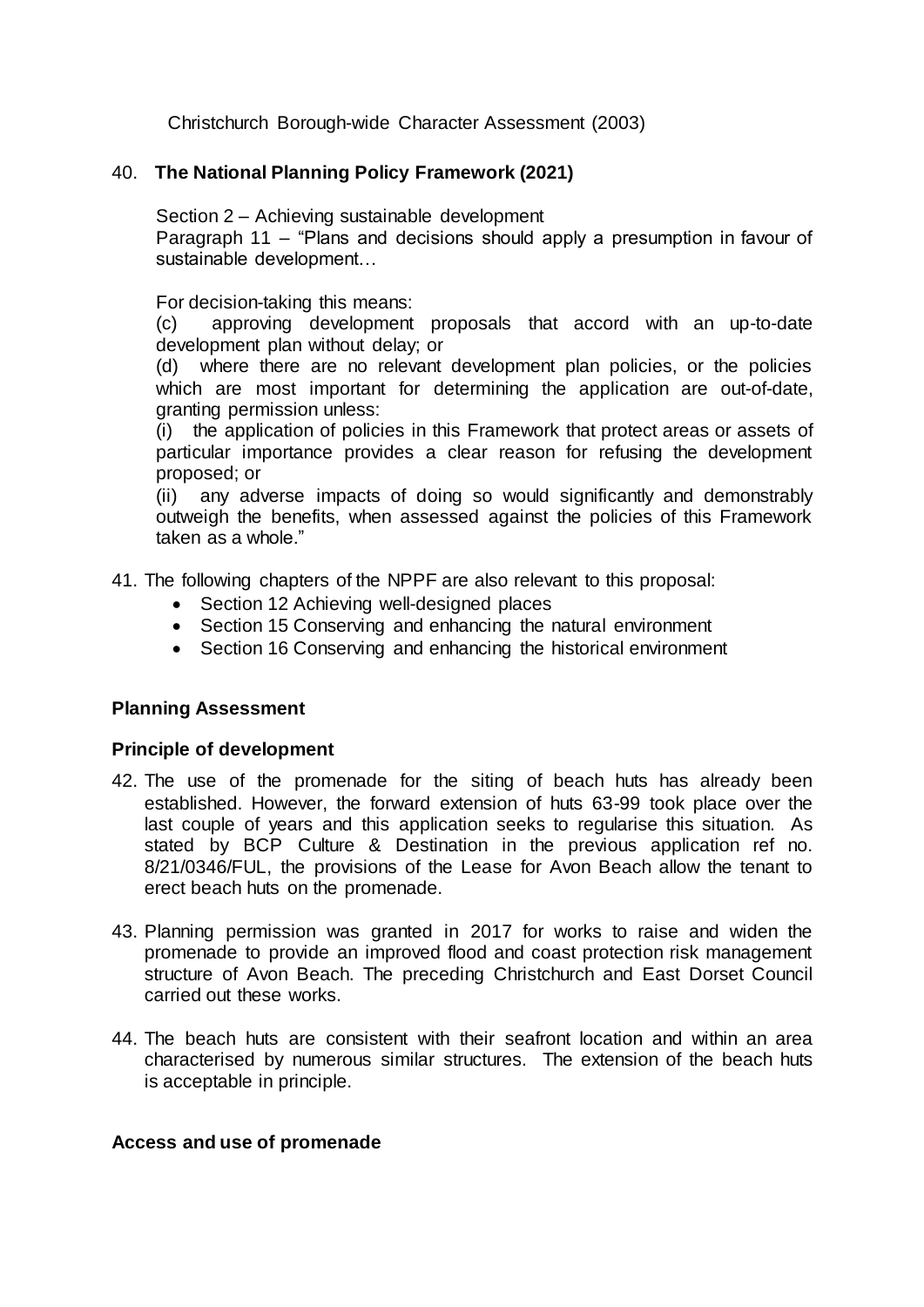- 45. The proposed extension to the beach huts would retain an approximate promenade depth of between 5.0m (to the front of no.44) and 5.6m (to the front of no.23).
- 46. Members will recall that when the committee considered App. No. 8/21/0346/FUL, the comments of the highways authority as set out in the committee report were as follows;

"Revised comments received 10/08/21 - The applicant has submitted additional information including a revised Site Plan (Proposed) and a drawing showing an Analysis of the Promenade Width. This information confirms that the proposed 91 development of beach huts no. 23 to 63 will result in a width ranging between 5.0-5.6m for the section of promenade fronting the huts. A minimum available width of 5m is considered sufficient for the free flow of pedestrians and maintenance vehicles and does not preclude emergency service vehicles including fire engines. Pursuant to paragraph 111 of the NPPF (2021), the residual cumulative impact of this proposal is not considered to have a severe impact on the operation of the local highway network nor the safety of its users and is therefore acceptable."

- 47. The has therefore been a fundamental change in the highways authority's position between the previous application and the current proposal. Whilst there are now two separate proposals; this scheme to retain the existing unauthorised beach huts and  $8/21/1040$ /FUL for the forward extension of beach huts  $23 - 62$ . the details of both proposals are unchanged from the earlier refusal. The highways authority (HA) have objected to both applications.
- 48. There has been no material changes to the site since the previous application. There has been no changes in planning policy since the previous application. There are therefore no material changes in circumstances since the consideration of the earlier application.
- 49. In the report to members in respect App. No. 8/21/0346/FUL back in Sept. 21, officers advised;
- "Currently, the promenade is not a Definitive Public Right of Way or classified as Public Open Space under the Local Plan. BCP Rights of Way have stated that the '*nearest Public Footpath to the proposed beach hut development is E61/24, which passes along the raised path behind the beach huts, therefore the proposed development is not anticipated to affect Public Rights of Way. The objections relating to the status of the promenade also having a Public Right of Way designation refers to its status as European Long Distance Path E9, however this designation does not confer any public right of access, it is a promotional title only'.* The possible status of the promenade as a public right of way would be a separate process to the determination of this planning application."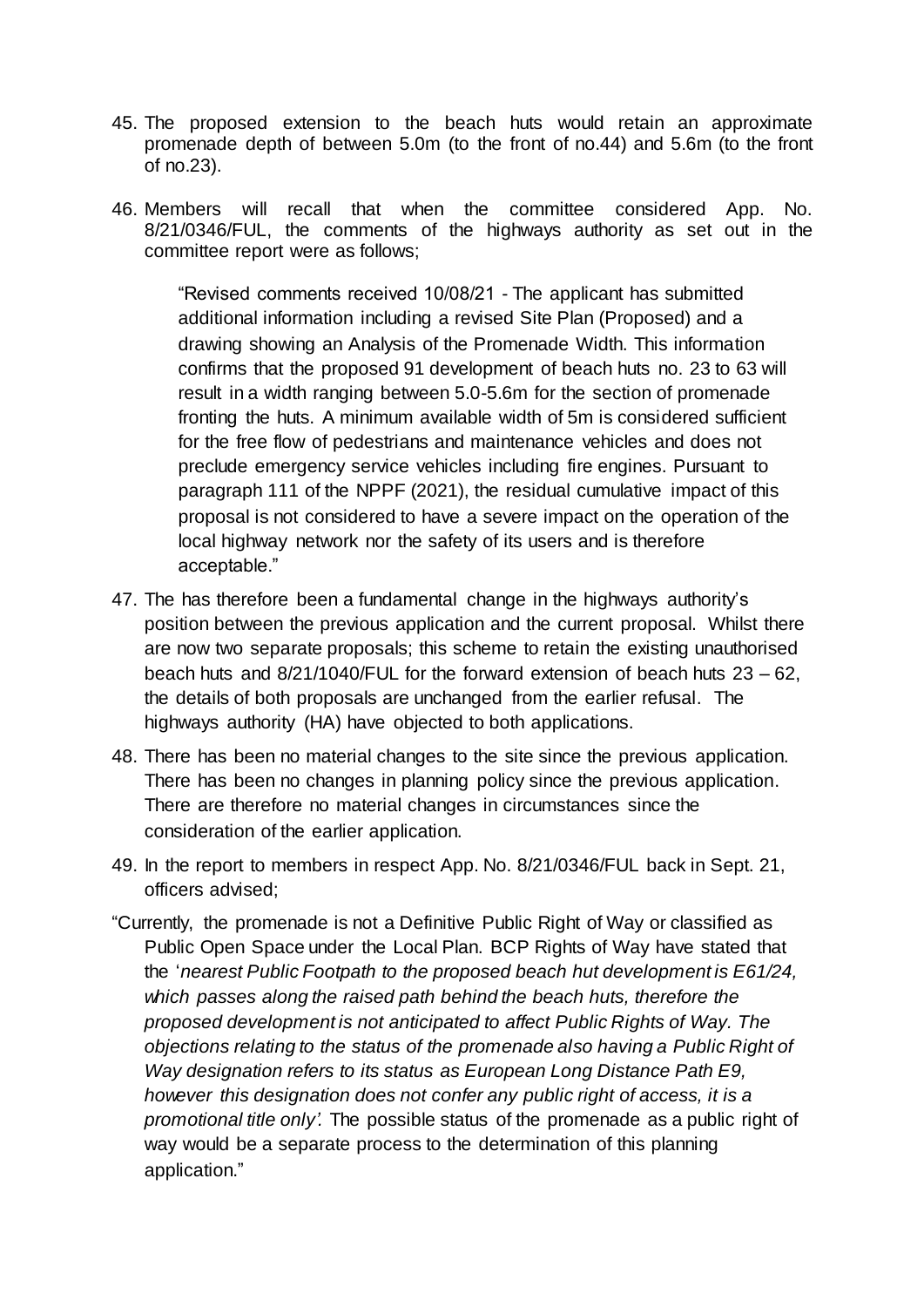- 50. The promenade in front of the proposed beach huts is not designated as public bridleway or a BOAT (Byway Open to All Traffic), nor is part of the public highway and therefore there would be no legal right to cycle along this part of the promenade.
- 51. It is an objective (#6) in the Local Plan to reduce congestion in key locations, by reducing the need to travel and encouraging public transport use, walking and cycling as alternatives to the car. Policy KS9 seeks walking and cycling improvements within and between the urban areas and enhancement and protection of the existing rights of way network and trailways to provide off road walking and cycling links between suburban and rural areas. Policy KS11 seeks to provide safe, permeable layouts which provide access for all modes of transport, prioritising direct, attractive routes for walking, cycling and public transport.
- 52. There is no planning policy within the current development plan to protect specific promenade widths in order to support cycling along the site. There is similarly no policy within the BCP Council Parking Standards Supplementary Planning Document (January 2021) requiring a specified promenade width within the application site.
- 53. There is no evidence that the section within the promenade is promoted for cycling. There are "Cyclists Dismount" signs outside the Avon Beach public toilets. The Council's Area Cycle Map [Area Cycle Map](https://www.gettingabout.co.uk/Cycling/Cycling-docs/BCP-Area-Cycle-Map.pdf) (see Background Papers) do not show the promenade below Avon Run Road as a cycle route. This corresponds with the data on [Open Cycle Map](https://www.opencyclemap.org/) (Background Papers) which similarly shows both the promenade and the path above cliff top as pedestrian routes. Your officers have not been able to identify data showing the international [E9 Walking Route](https://ldwa.org.uk/ldp/members/show_path.php?path_name=E-Route+9+UK+Section+Plymouth+to+Dover) (Background Papers) as following the promenade. Available evidence points to the route following the public right of way to the north along the clifftop.
- 54. The HA's comments refer the Council's [Seafront Strategy](https://haveyoursay.bcpcouncil.gov.uk/bcp-seafront-strategy) (see Background Papers). This document has not been adopted by the Council. A Final Draft is due to be presented for adoption by Cabinet in March 2022. Whilst forming part of the Council's strategy for the seafront, it would not have the status of a Supplementary Planning Document or Supplementary Planning Guidance as part of the development plan. It has the potential to be a material consideration in determining applications but as it would not form part of the development plan, the weight to be attached to the document would be limited. As the document is yet to be adopted, the weight to be attached to it in the planning process is very limited.
- 55. The strategy as currently drafted places the site within the Avon & Friars Cliff Beaches character area which the document characterises as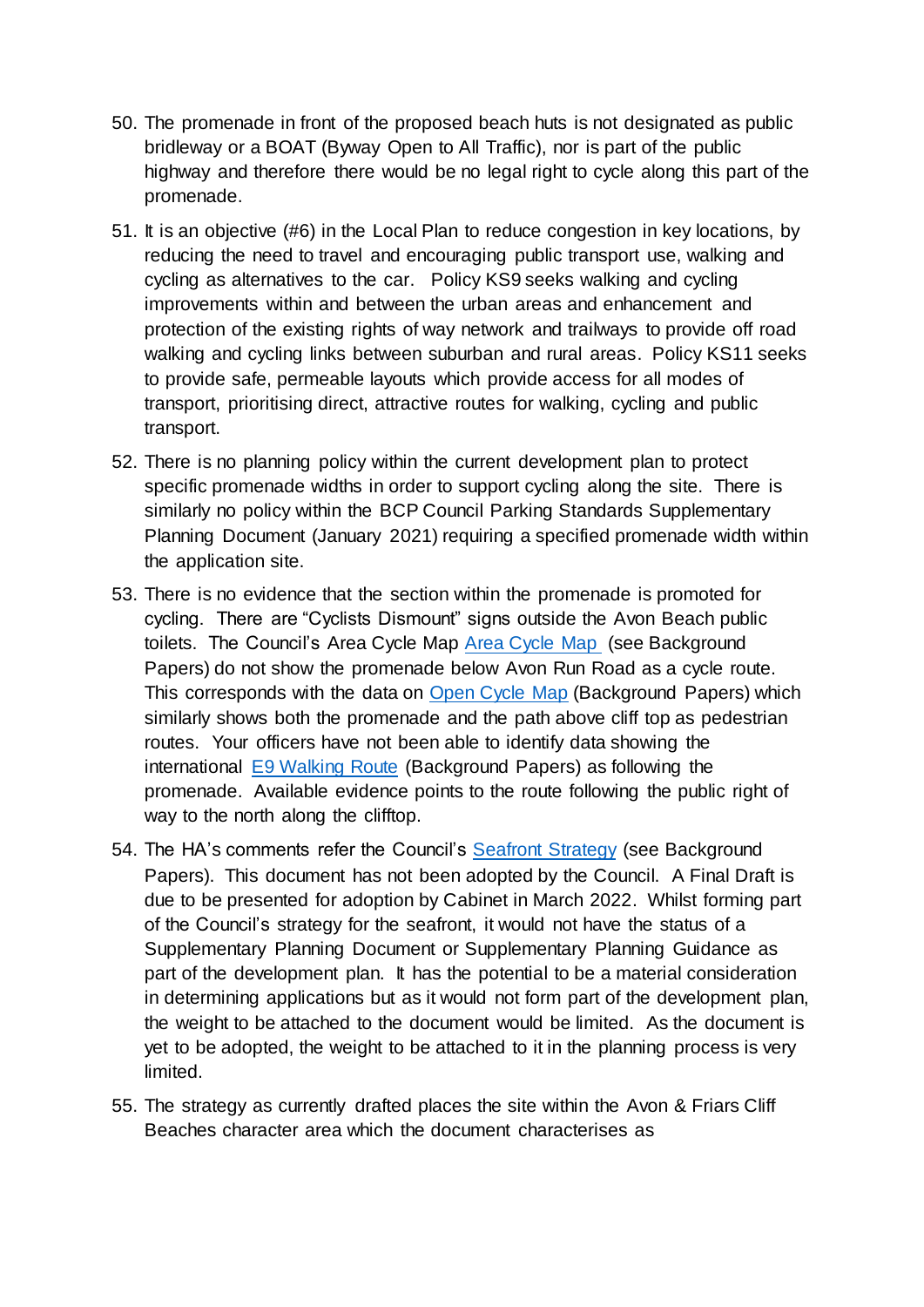- "Vibrant family beaches at the heart of Christchurch Bay, a zone for traditional seaside holidays at a more relaxed pace and scale."
- 56. The document further notes that;
- "The beach and promenade at Friars Cliff are backed by a large number of day huts which are privately owned and well used which helps give this area of the coast a village community feel. The café/restaurant and public toilets are popular with visitors."
- 57. The draft Seafront Strategy supports amongst other items;
- Enhancing cycle route connectivity across cliff top to Highcliffe where practical
- Co-ordinated programme of investment in beach huts, including 'super huts' at Friars Cliff
- Exploring potential for additional day use beach huts at Friars Cliff
- 58. The Seafront Strategy does not contain any policy to retain specific promenade widths in order to promote cycle usage. Notwithstanding its limited weight in the planning process, the proposals are nonetheless in accordance with the Seafront Strategy.
- 59. As there is no evidence that the promenade is part of the public highway, is arguable whether its use falls within the legitimate scope of the authority to comment on this aspect in respect of the application. The highways authority recommendation is based on a position that the promenade in front of the extended beach huts is a shared-use (cycling and pedestrian) route and that the level of activity warrants ensuring a minimum effective width of 5m-5.5m along the promenade. However, your officers have been unable to substantiate this position in relation to the use of this part of the promenade as a shared-use path. There is also currently no evidence of the extent of usage of the route by either pedestrians or cyclists. As acknowledged by the highways authority, there is no vertical feature greater than 600mm abutting the path.
- 60. There is therefore difficulty in substantiating the highways authority's position that the 5m-5.5m width standard should be applied to the promenade within the application site.
- 61. In addition, the highways authority concern is that beach huts users may spill on the promenade with tables and chairs and other paraphernalia, further reducing the available width of the promenade to users. However, these are proposed extensions to existing beach huts. It was noted in the previous report to members that the prospect that beach hut users could obstruct the promenade is a pre-existing issue (para. 35) and this remains the case.
- 62. Whilst it is recognised that the forward extension of the beach huts will reduce the space for people to use the promenade, there is no policy position or other material consideration evidence to support the necessary protection of a certain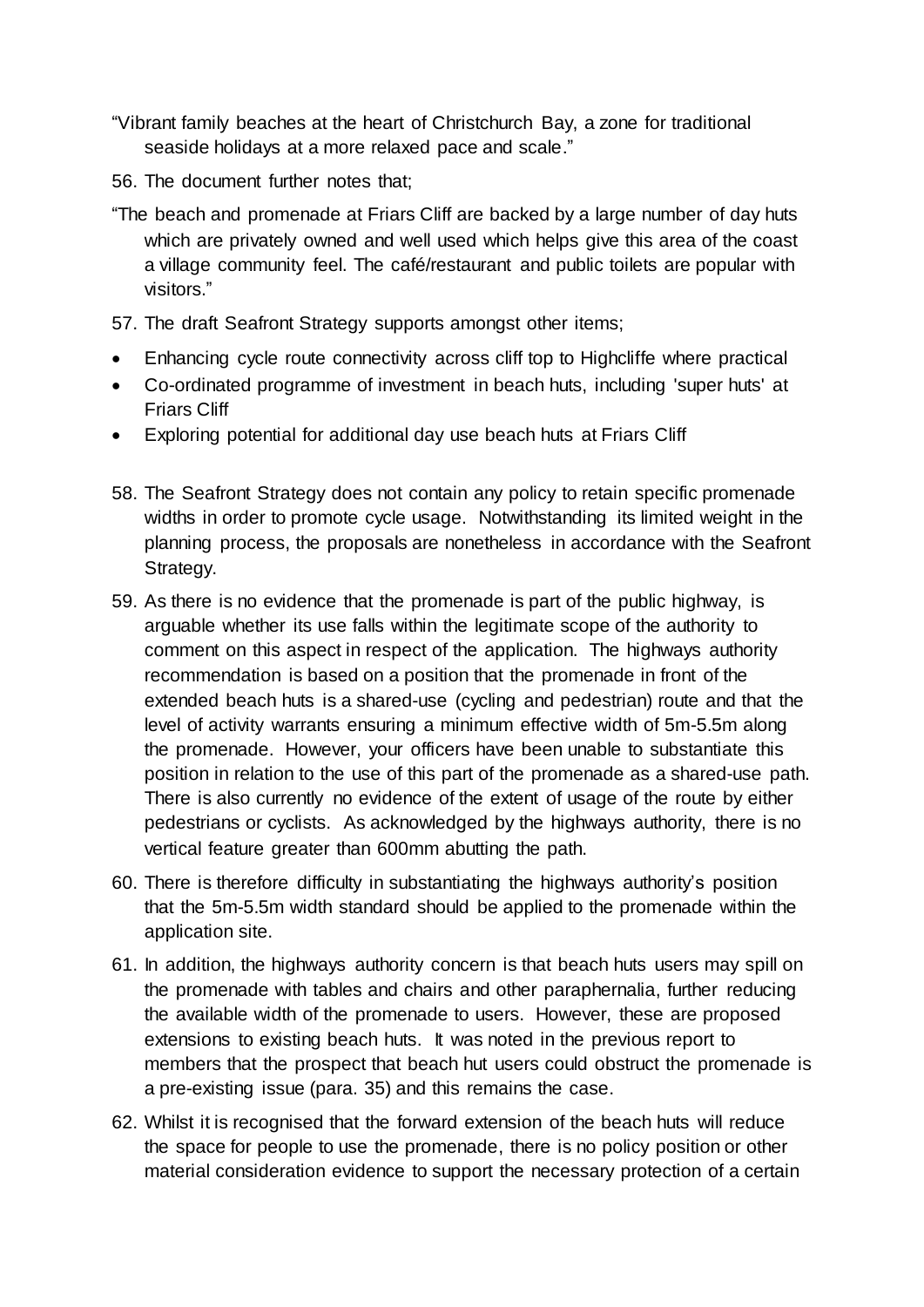width of the promenade within the application site. There is therefore no direct evidence of the proposals unacceptably compromising the use of the promenade. It is noted that on the previous application, the BCP Tourism Liaison Officer in the previously refused application ref no. 8/21/0346/FUL was satisfied with the proposals as long as access is maintained the scheme is acceptable (para. 29).

- 63. It is considered that the width of between 5.0m (to the front of no.44) and 5.6m is sufficient to ensure unobstructed access for pedestrians, mobility scooters, wheelchairs and pushchairs and provide adequate emergency access. In accordance with section 149 Equality Act 2010, in considering this proposal due regard has been had to the need to (1) eliminate discrimination, harassment, victimisation and any other conduct that is prohibited by or under this Act; (2) advance equality of opportunity between persons who share a relevant protected characteristic and persons who do not share it; and (3) foster good relations between persons who share a relevant protected characteristic and persons who do not share it.
- 64. The proposals therefore do not affect the public highway and do not affect a public right of way. As the proposals relate to extending existing beach huts, it is not considered that this would result in significant traffic generation which would adversely impact on the capacity or safety of the wider highway network. The site is in an accessible, sustainable location, accessible by a range of transport modes. In the absence of policy support for the highways authority's position, it is considered that the proposals will have an acceptable impact on highway safety and complies with Policies KS9 & KS11.

#### **Impact on character and the Conservation Area**

- 65. The existing huts are of a traditional beach hut form with pitched roofs and a single door on the front elevation. Their overall roof height is not being altered as part of the proposals. Three pastel colours has been used in green, blue and pink/cream. It is considered the extended beach huts will not disrupt the rhythm and pattern of development along this section of the promenade and it is not considered the huts would have a detrimental impact on the character of this coastal setting. The existing extended huts at no.s 63-99 which are the subject of concurrent palling application ref no. 8/21/1068/FUL do not appear intrusive along the promenade and the proposed beach huts to be extended which would almost be in line with the front of beach huts no.s 63-99 would not result in an increase in their dominance along this section of the beach and promenade.
- 66. The existing extended huts do not appear intrusive along the promenade and the proposed beach huts to be extended would not result in an increase in their dominance along this section of the beach and promenade. The proposals are entirely consistent with the character and appearance of the area.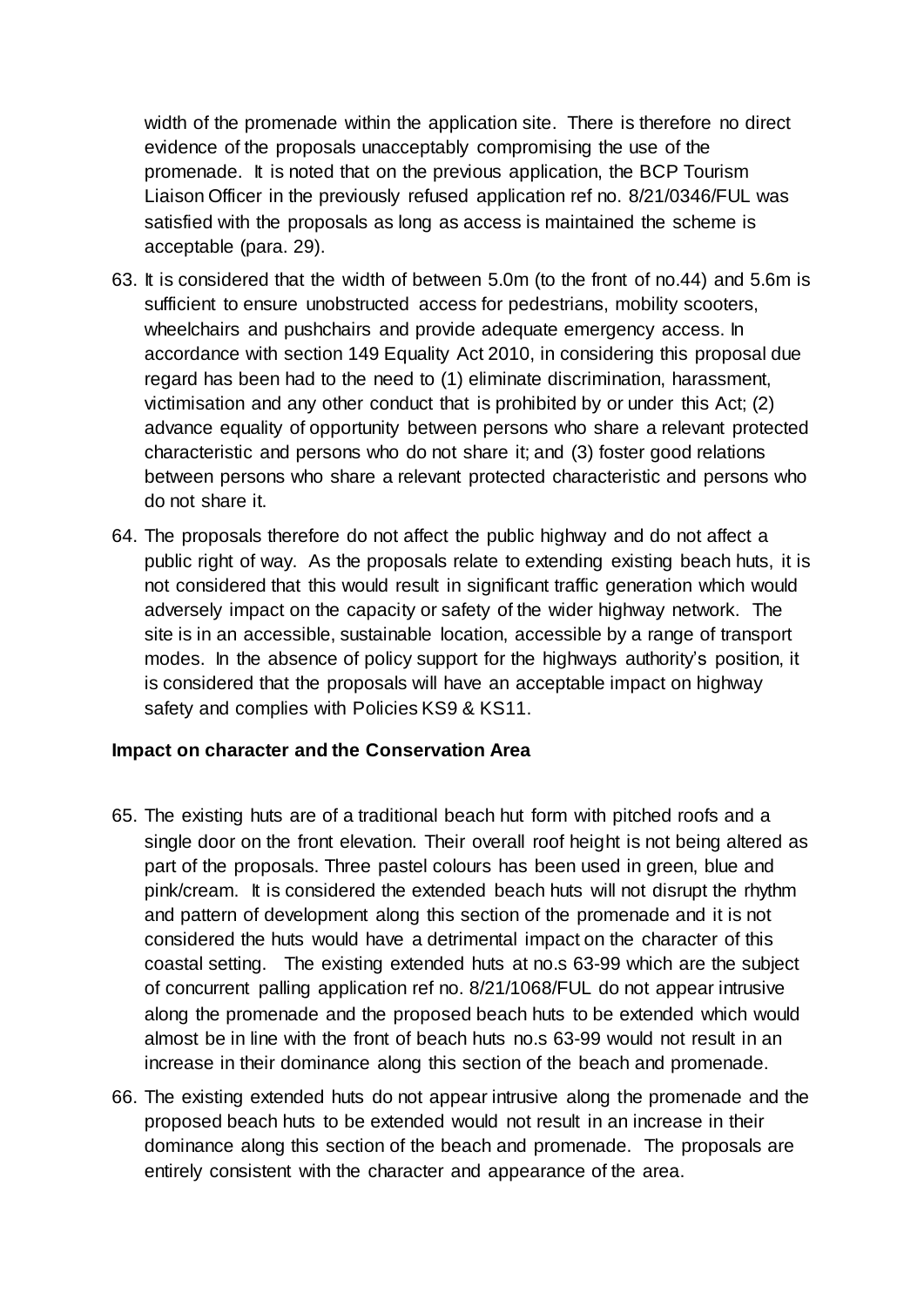67. The beach huts lie within the Mudeford Quay Conservation Area. The preceding Council's Conservation Area Appraisal (CAA) identifies important trees in this part of the Conservation Area but does not identify any other features of note. There are no listed buildings, no locally listed buildings and no buildings positively contributing to the Conservation Area identified in the CAA within this part of the Conservation Area. The Character Areas defined in the Appraisal excludes this part of the Conservation Area. In the Boundary Revisions section (p. 45), the Appraisal advises;

"The Council may wish to consider protecting many of the significant trees along Avon Run Road and the promenade with Tree Preservation Orders, either as a blanket designation or individually for specimens of particular quality. This would then permit the removal of Avon Run Road and the promenade from the conservation area, the current purpose of which seems only to protect these trees."

- 68. Consequently, the significance of the heritage asset in the vicinity of the site relates solely to the mature trees along Avon Run road providing a sylvan backdrop to this coastal locality. The proposals have no impact on these trees which lie to the north of the site and on higher ground as confirmed by the Tree Officer. Therefore the extension to the size of the beach huts would preserve the character and appearance of the Mudeford Quay Conservation Area, thereby complying with the statutory test. The scheme results in less than substantial harm to the heritage asset. Applying the guidance in paragraph 202 of the National Planning Policy Framework (2021), this impact must be weighed against the public benefits of the proposal including, where appropriate, securing its optimum viable use. The scheme will result in significant public benefits in supporting the use of the seafront and in this case the public benefits are considered to outweigh any impact to the heritage asset.
- 69. The proposal is considered to comply with policy HE1 & HE2 of the Local Plan and paragraph 197 of the NPPF. In reaching this decision the Council has had due regard to the statutory duty in Section 72 of the Planning (Listed Buildings and Conservation Areas) Act 1990 which states that "with respect to any buildings or other land in a conservation area, … special attention shall be paid to the desirability of preserving or enhancing the character or appearance of that area."

# **Flood risk**

70. The site does lie within current flood zone 2 and also within future flood zone 3a for 2093 and 2133. However, beach huts would fall under water compatible development (water-based recreation – excluding sleeping accommodation) as set out in Table 2 of para 066 of the Planning Practice Guidance for flood risk and therefore are considered appropriate within the flood zone. The BCP Lead Flood Authority was consulted and no objection to the proposed development was raised. The scheme therefore complies with Policy ME6.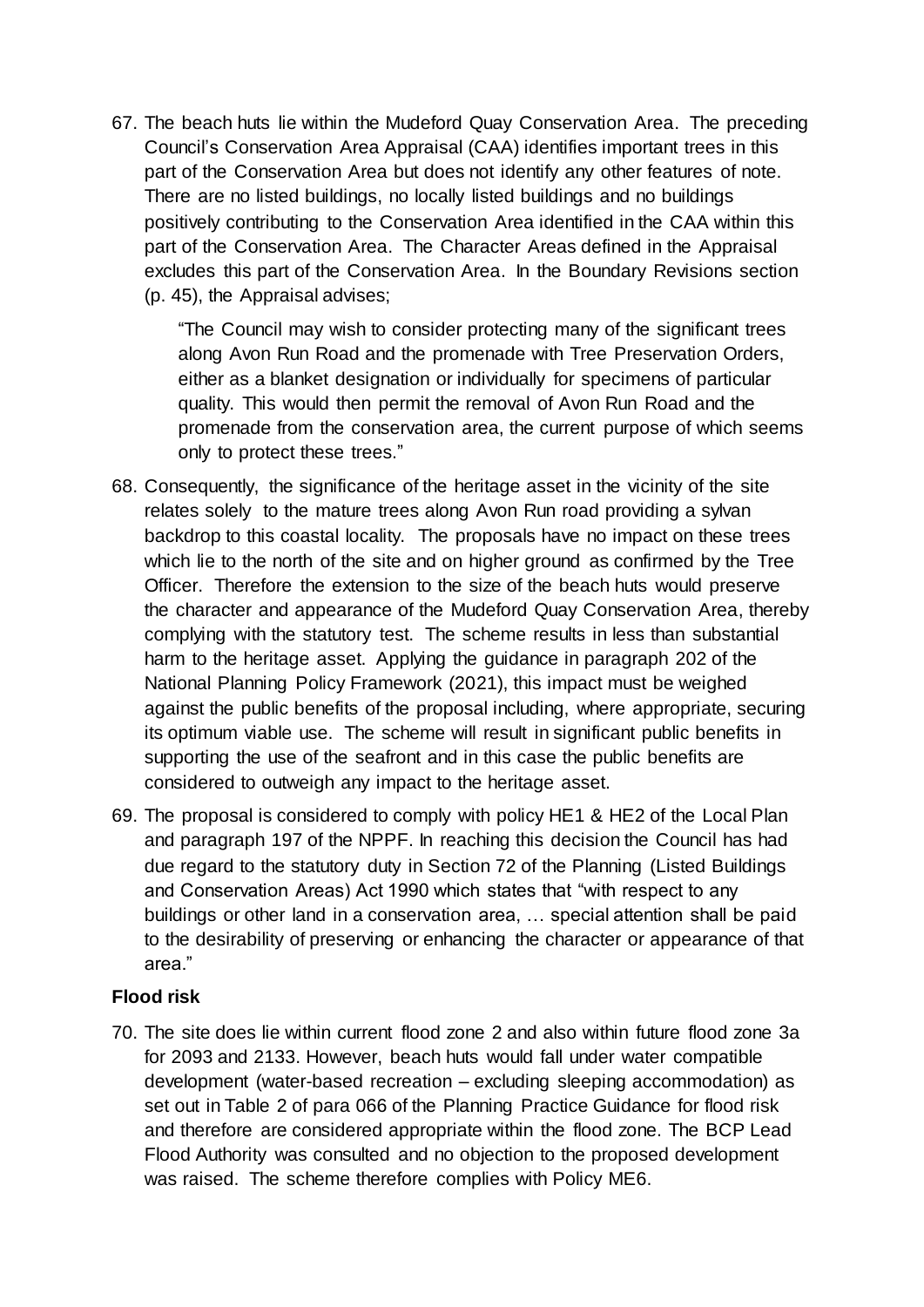# **Planning Balance**

- 71. The council encourages sustainable development. This seeks to strike a balance between the economic benefit of the development, the environmental impacts and the social benefits derived by the provision of recreational and amenity facilities.
- 72. The scheme provides economic and social benefits from encouraging and facilitating trips to the beachfront, supporting its role in providing outdoor recreation to residents and visitors alike. This supports spend at existing local businesses at the beach, supporting local employment.
- 73. Notwithstanding the previous decision of the committee, the scheme is wholly consistent with the character of the area and causes no harm to its appearance. It is acceptable in relation to flood risk.
- 74. Notwithstanding the previous decision by members, the scheme does not result in unacceptable harm to highway safety for the reasons explained above. The environmental impacts are therefore neutral. Policy ENV9 is a saved policy from the 2001 Local Plan. This requires proposals do not prejudice existing or proposed public access to the water or beach. The scheme complies with this. The Policy requires schemes respect the scale and character of neighbouring buildings and landscape features and ensure that the existing skyline is not broken and also that proposals do not detract from the visual dominance of the cliffs. The scheme complies with this. The Policy also requires trees, geological features and coast protection works to be respected. The scheme complies with this.
- 75. It is considered the proposal complies with the Development Plan as a whole and is in accordance with the relevant up to date Development Plan policies and is sustainable development which as per para 11c) of the NPPF 2021 means it should be approved without delay.

# **Recommendation:**

76. Grant, subject to the following conditions:

# **Conditions:**

1. The development to which this permission relates must be begun not later than the expiration of three years beginning with the date of this permission.

Reason: This condition is required to be imposed by Section 91 of the Town and Country Planning Act 1990.

2.The development hereby permitted shall be carried out in accordance with the following approved plans: